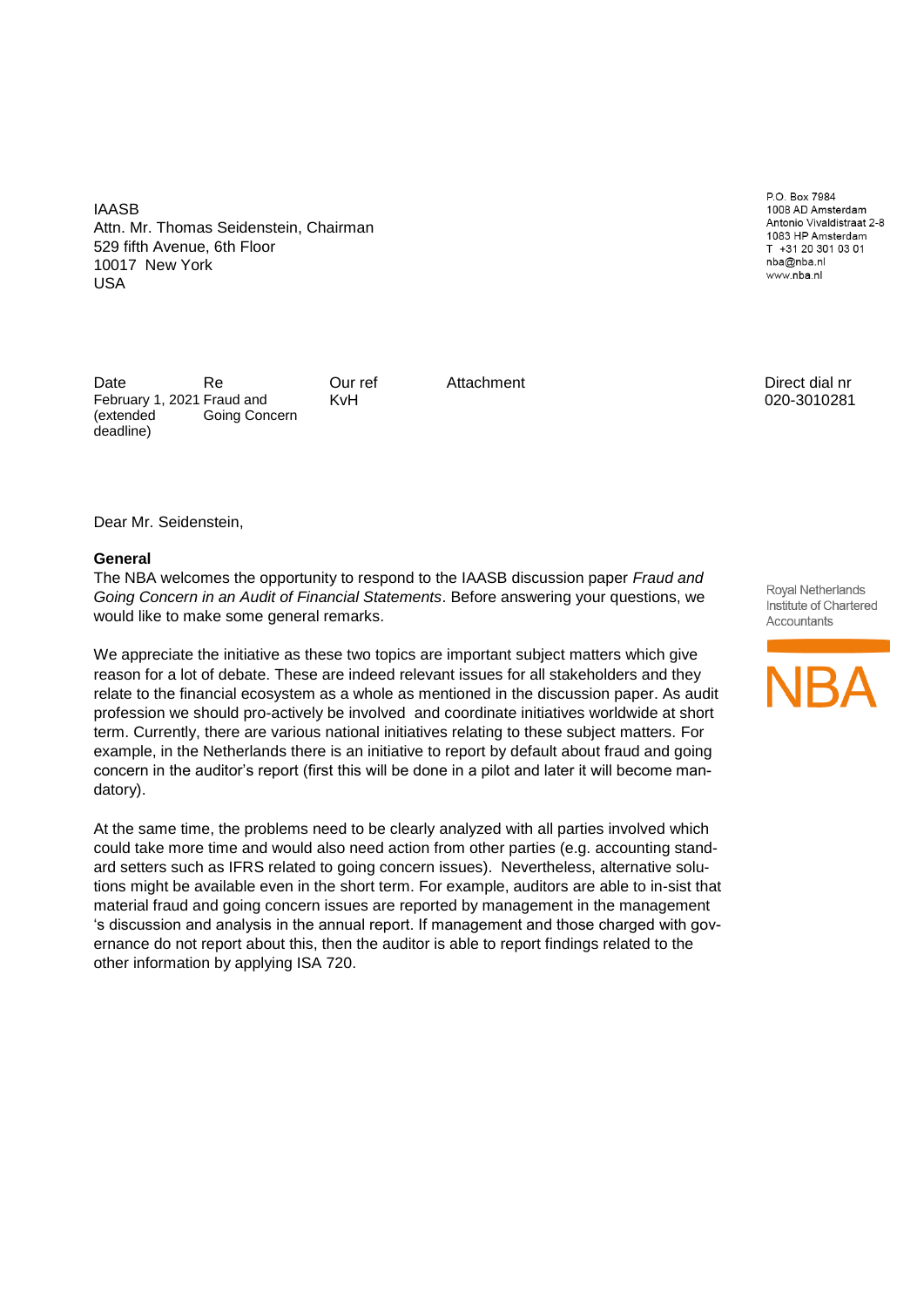## **Questions and Answers**

### *1. In regard to the expectation gap (see Section I):*

*(a) What do you think is the main cause of the expectation gap relating to fraud and going concern in an audit of financial statements?*

The various components of the expectation gap each play a role. Regarding the knowledge gap, we should not act defensive as auditors, but see what we can contribute ourselves to improve in this area. We believe that the main reason for the expectation gap is that auditors are insufficiently transparent in their communication and that auditors should report more clearly and specifically about the audit procedures performed and the outcomes thereof.

Furthermore, the performance gap also plays a role. Both the complexity of the standards including interpretation thereof as well as appropriate application thereof are causing difficulties in practice, the latter being the most important.

Finally, the evolution gap is also relevant. The public expects that technology such as data analytics is used to further improve the audit.

*(b) In your view, what could be done, by the IAASB and / or others (please specify), to narrow the expectation gap related to fraud and going concern in an audit of financial statements?*

We believe that separate explanation and interpretation of the standards for the public as well as for auditors will at least help to better understand what can be expected from auditors in an audit of financial statements. For the public this could be done on a more high level manner. For auditors it will reduce discussions about various interpretations. A special organization could be established to provide this explanation and interpretation (e.g. such as IFRIC for IFRS interpretations).

Further improving the quality of the audits including quality management by the audit firms and better communicating the results of the audits performed will also contribute to (partly) narrow the expectation gap (see also below Q2d and Q3c). In all phases of the audit, there should be attention for material fraud and going concern issues. Adequate support in all phases of the audit from audit firms and for smaller firms maybe from external sources will contribute to improve the quality of audits. It will take some time before the new quality standards will have effect, but in the meantime a focus on quality management will also help.

Finally, in our opinion it is necessary to have a public debate with all stakeholders involved to discuss what really is expected from auditors including a cost-benefit analysis. The various roles and responsibilities of the parties involved in the financial ecosystem should be clear. In this debate it should also become clear whether additional audit costs are publicly justified. This discussion paper might be a first step in this debate.

- *2. This paper sets out the auditor's current requirements in relation to fraud in an audit of financial statements, and some of the issues and challenges that have been raised with respect to this (see Sections II and IV). In your view:*
- *(a) Should the auditor have enhanced or more requirements with regard to fraud in an audit of financial statements? If yes, in what areas?*

We strongly recommend to perform a root-cause analysis first before changes are made to the ISAs. For some well-known fraud cases there might be some material available already. Lessons should be learnt and it should become clear how these fraud cases could have been prevented and detected earlier by the audit profession. Often international aspects seem to play a role in the well-known fraud cases and it seems worthwhile investigating whether the draft revised ISA 600 has appropriate responses to this aspect.

# **NBA**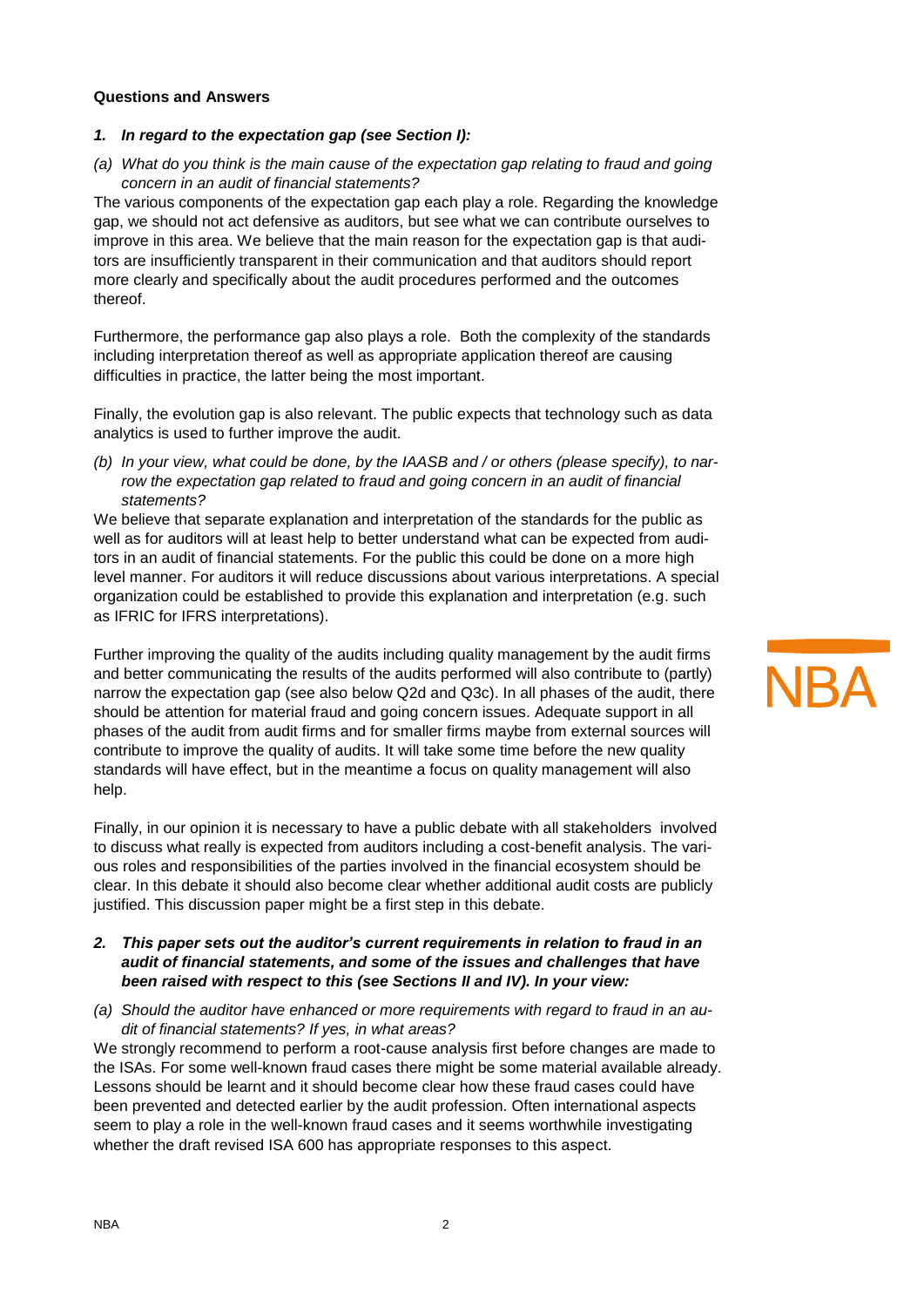Furthermore, the connection between revised ISA 315 and ISA 240 might be reconsidered. Although the inherent risk factors in revised ISA 315 do include fraud, the importance thereof could be stressed. Finally, It should also be investigated whether clear agreements between all parties involved can be made Management and those charged with governance are responsible for the control of fraud risks and have to play their role. For fraud where management is involved, those charged with governance should act.

It would be useful to have a clear definition of fraud although this might be difficult to achieve. Fraud seems to be a collective term which includes non-compliance with laws and regulations (e.g. corruption, money laundering) and green washing as well. The overlap and differences between ISA 240 and ISA 250 might also not be well understood. Furthermore, the focus should remain on material fraud as it is impossible to detect all immaterial frauds that do not directly relate to the financial statements such as petty theft. We recommend have an overall definition which includes material fraud and non-compliance and considering integration of ISA 240 and 250. It should be clear which actions need to be taken in the various circumstances and scenario's (e.g. a decision tree might be useful).

We do not consider it necessary to require forensic specialists to be involved in every audit by default. We consider it useful involving them where deemed necessary in a specific audit when there are specific risks or for example in a first time audit. A trigger mechanism could be helpful. A broader solution would be to train the audit staff mandatory and permanently specific on identifying fraud risks and respond to these risks. Experienced auditors should assist in this and audit staff should be given the possibility to build up experience. Sharing knowledge and exchanging lessons learnt from specific cases will be useful. Guidance in this respect in or outside ISA 240 will be useful.

We also think that more attention should be paid in the audit to culture and behavior in the entity as part of the control environment ('soft controls'), especially related to 'tone at the top' in the audited entity. Furthermore, quality management might help, but cannot fix the issues that are not detected at the start of the audit. Finally, using (automated) detection tools could also help to provide more understanding of the risks (e.g. patterns, unusual transactions), but are not the ultimate solution either.

- *(b) Is there a need for enhanced procedures only for certain entities or in specific circumstances? If yes:*
	- *(i) For what types of entities or in what circumstances?*
	- *(ii) What enhancements are needed?*
	- *(iii) Should these changes be made within the ISAs or outside the scope of an audit (e.g.,a different engagement)? Please explain your answer.*

In specific circumstances based upon risk assessment and scalability considerations, enhanced procedures will help auditors to better understand what actions are to be taken if there is an indication of fraud as fraud cases are becoming more complex and sophisticated. It should not lead to additional requirements, but more guidance. Although this may be partly country specific, guidance as mentioned above for different scenario's might be useful e.g. whether a formal letter should be sent to the entity to point out the responsibilities of all parties involved if there is an indication of fraud. We do not consider a distinction between various entities useful as fraud can be an issue in all entities. It is a sensitive matter which needs to be handled carefully. Often auditors find it difficult to discuss fraud issues with management and those charged with governance. Guidance on how to deal with whistleblowers will also be useful as they are an important source of detecting fraud.

*(c) Would requiring a "suspicious mindset" contribute to enhanced fraud identification when planning and performing the audit? Why or why not?*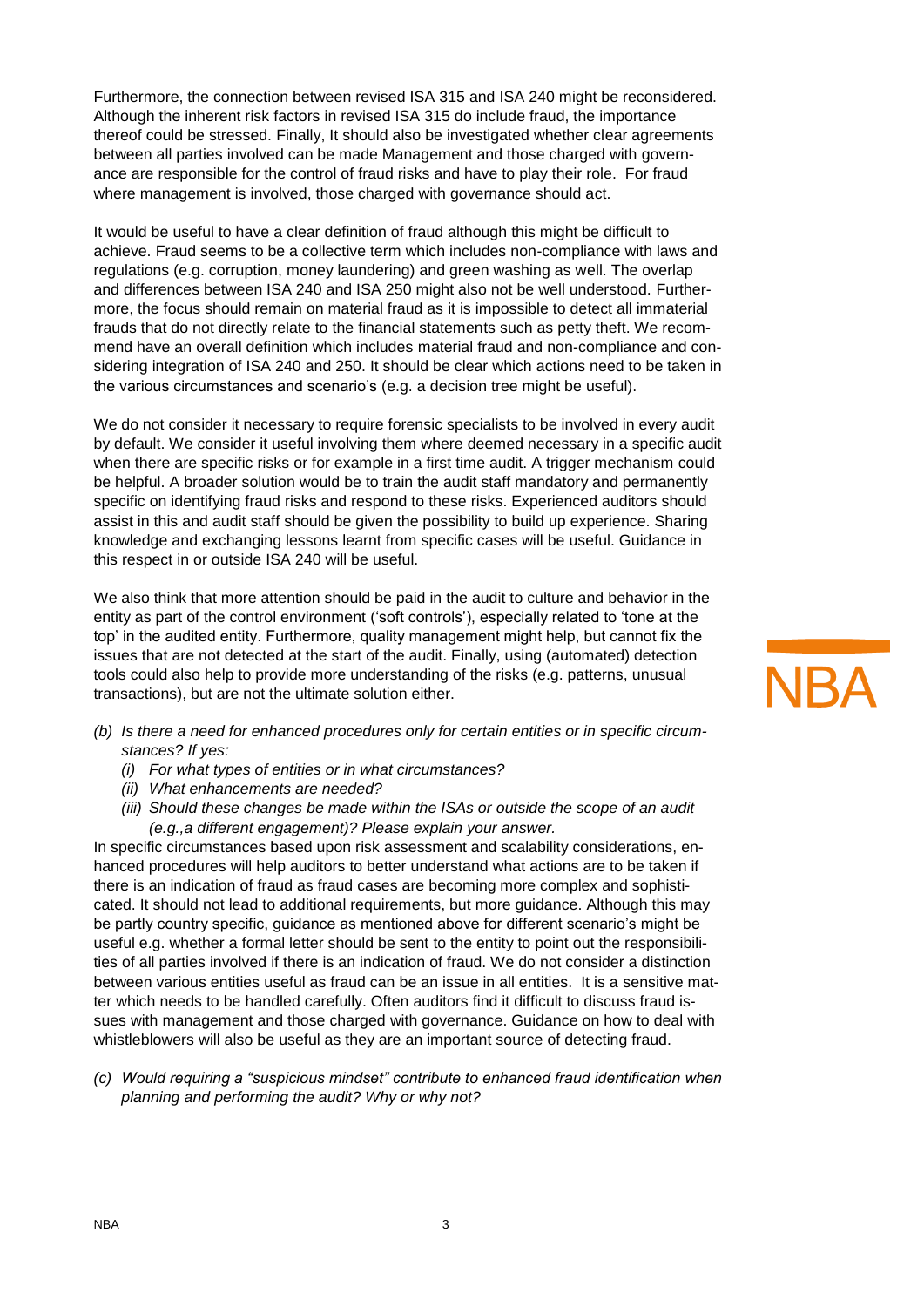*(i) Should the IAASB enhance the auditor's considerations around fraud to include a "suspicious mindset"? If yes, for all audits or only in some circumstances*

In normal situations the auditor should have professional skepticism. We do not consider it necessary to be suspicious at all times and distrust all information. In some circumstances a suspicious mindset might be warranted. For example, when received information is contradictory or documents do not seem to be authentic, the auditor should be alert. However, it is not possible to make this a general requirement and it will be difficult to regulate this in standards.

*(d) Do you believe more transparency is needed about the auditor's work in relation to fraud in an audit of financial statements? If yes, what additional information is needed and how should this information be communicated (e.g. in communications with those charged with governance, in the auditor's report, etc.)?*

More transparency about the auditor's work in relation to fraud is needed. The public should be informed but not only about the auditor's work but also about the work of the entity itself to prevent and detect fraud. It should be carefully thought out what needs to be communicated and to whom. We recommend a layered approach which takes various audiences into account:

- 1. Report from the management and those charged with governance regarding fraud risks and controls as part of the management's discussion and analysis in the annual report;
- 2. An elaborated and detailed report of the auditor to management and those charged with governance;
- 3. A high level report to stakeholders. This could be a separate report from the auditor's report and take some elements of the report of the auditor to the management and those charged with governance. This would keep the auditor's report clean and concise.

Both reports from the auditor (2 and 3) could include the auditor's risk analysis, responses and findings and/or conclusions similar to key audit matters. These reports can refer to the report from management and those charged with governance (1) and are part of the reports of the auditor on the financial statement as a whole. This can gradually be introduced following a maturity model and evolve to become one report where all information is reported to all stakeholders. The auditor can also discuss and explain this subject matter in the annual shareholders meeting.

## *3. This paper sets out the auditor's current requirements in relation to going concern in an audit of financial statements, and some of the issues and challenges that have been raised with respect to this (see Sections III and IV). In your view:*

*(a) Should the auditor have enhanced or more requirements with regard to going concern in an audit of financial statements? If yes, in what areas?*

In our opinion, the requirements for the auditor are sufficient. On the other hand, the requirements for entities should be enhanced. The entities should be required to report always about going concern issues and not only when there is significant doubt on the entity's ability to continue as going concern Entities should clearly state whether there are risks related to going concern in different scenario's and what their expectations are in the forward looking statement in order to inform stakeholders more clearly.

Furthermore, the definition and various aspects of going concern should be clear. It should also become clear which time period the auditor is to consider, preferably twelve months or more after the approval of the financial statements. A difference between short term and longer term (e.g. 3-5 years) going concern might be useful. Aspects of going concern also include sustainability. This depends upon the accounting standards, but auditors should not be hindered by them. Auditors should be able to report independently to stakeholders about going concern issues.

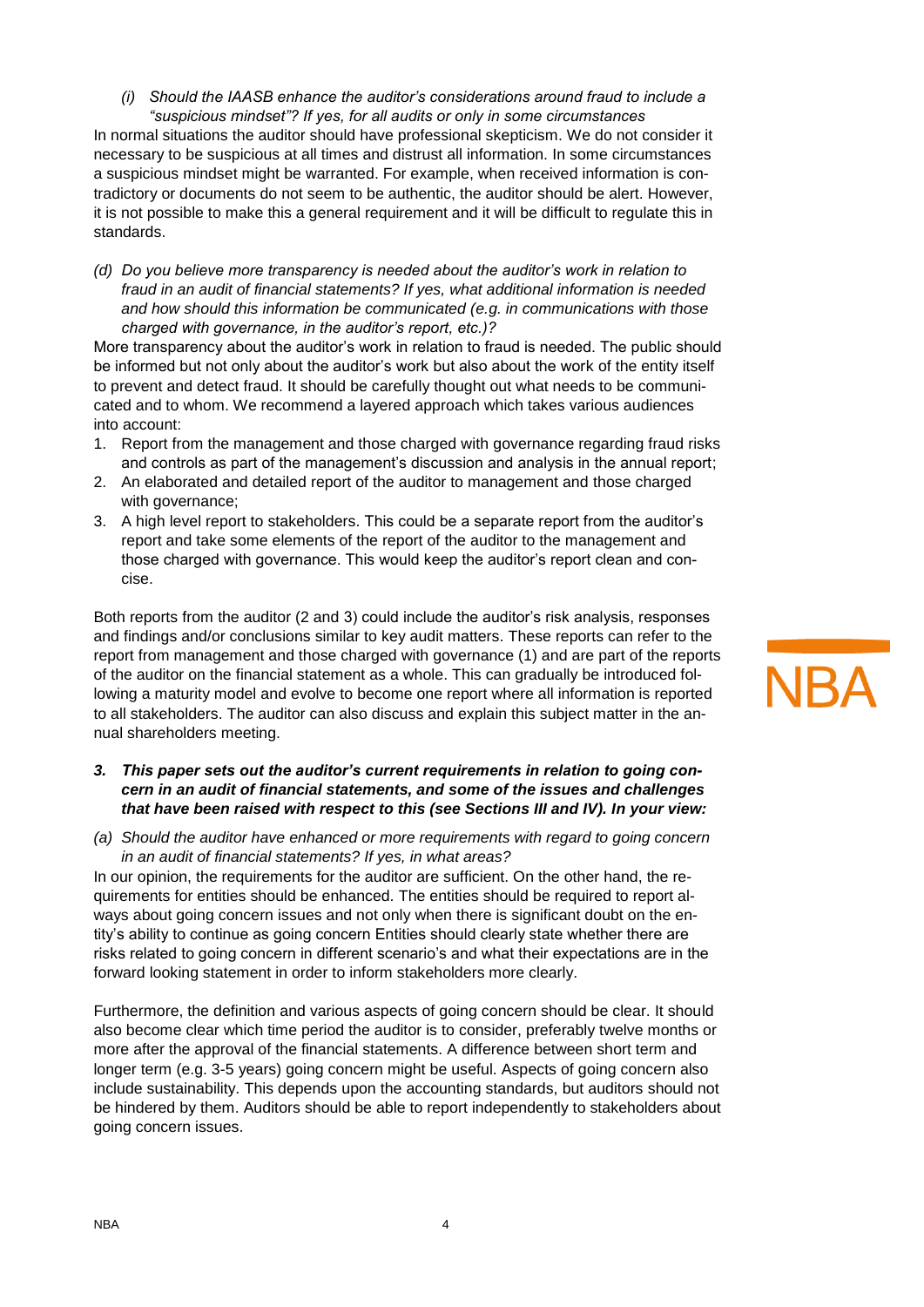- *(b) Is there a need for enhanced procedures only for certain entities or in specific circumstances? If yes:*
	- *(i) For what types of entities or in what circumstances?*
	- *(ii) What enhancements are needed?*
	- *(iii) Should these changes be made within the ISAs or outside the scope of an audit (e.g., a different engagement)? Please explain your answer.*

Enhanced procedures when there are going concern issues will help auditors when there is a grey area e.g. when management and the auditor have different views about the outlook and underlying assumptions of the entity and/or the financial impact of uncertain events and conditions. Now the focus is only on when there is significant doubt on the entity's ability to continue as a going concern, while in many cases it is not binary. Especially now with Covid-19, going concern issues are relevant but should not become boilerplate texts. Furthermore, auditors should pay attention to going concern in all phases of the audit and not only at the end of the audit whereby it should be noted that de-pending upon the circumstance the depth of the focus will differ in the various phases. This is not something that should be changed in the ISAs, but something that should be done in practice.

- *(c) Do you believe more transparency is needed:*
	- *(i) About the auditor's work in relation to going concern in an audit of financial statements? If yes, what additional information is needed and how should this information be communicated* (*e.g., in communications with those charged with governance, in the auditor's report, etc.)?*

Entities should report more clearly about going concern and going concern issues. They should adequately disclose in the annual report going concern risks, various scenario's and controls. Then it is possible for the auditor to emphasize this in the auditor's report and/or to have a key audit matter. However, various financial reporting frameworks only require to report explicitly if the going concern basis of accounting is no longer valid. If they do not report on this, the auditor should report this in the other information section in the auditor's report by using ISA 720.

The same reporting structure as for fraud issues as mentioned above (see Q2d) could be useful for relevant going concern issues:

- 1. Report from the management and those charged with governance regarding going concern status and going concern issues as part of the management's discussion and analysis in the annual report;
- 2. An elaborated and detailed report of the auditor to management and those charged with governance about;
- 3. A high level report to stakeholders. This could be a separate report from the auditor's report and take some elements of the report of the auditor the management and those charged with governance. This would keep the auditor's report clean and concise.
	- *(ii) About going concern, outside of the auditor's work relating to going concern? If yes, what further information should be provided, where should this information be provided, and what action is required to put this into effect?*

As mentioned above (see Q3 c(i)), entities should disclose more information related to going concern in the annual report. If accounting standards do not require this explicitly, then the auditor should nevertheless insist on this information be disclosed as the entity should report on material risks.

### *4. Are there any other matters the IAASB should consider as it progresses its work on fraud and going concern in an audit of financial statements?*

There might be a relationship between fraud and going concern issues. The auditor should insist that entities report about both issues to inform stakeholders adequately.

## **NBA**